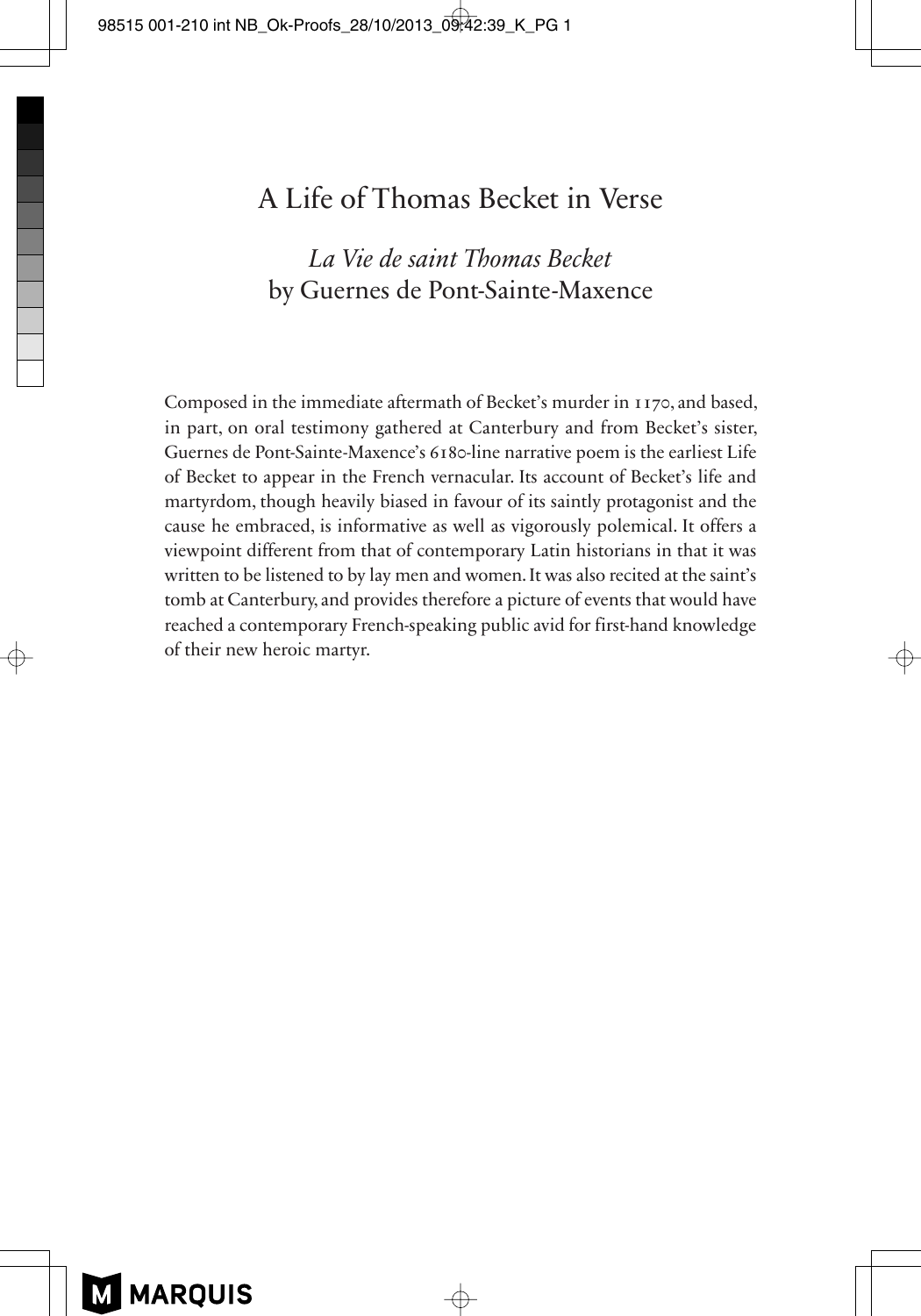## Mediaeval Sources in Translation

*Series Editor*

Mary Carruthers *Remarque Professor of Literature, New York University Fellow of All Souls College, Oxford*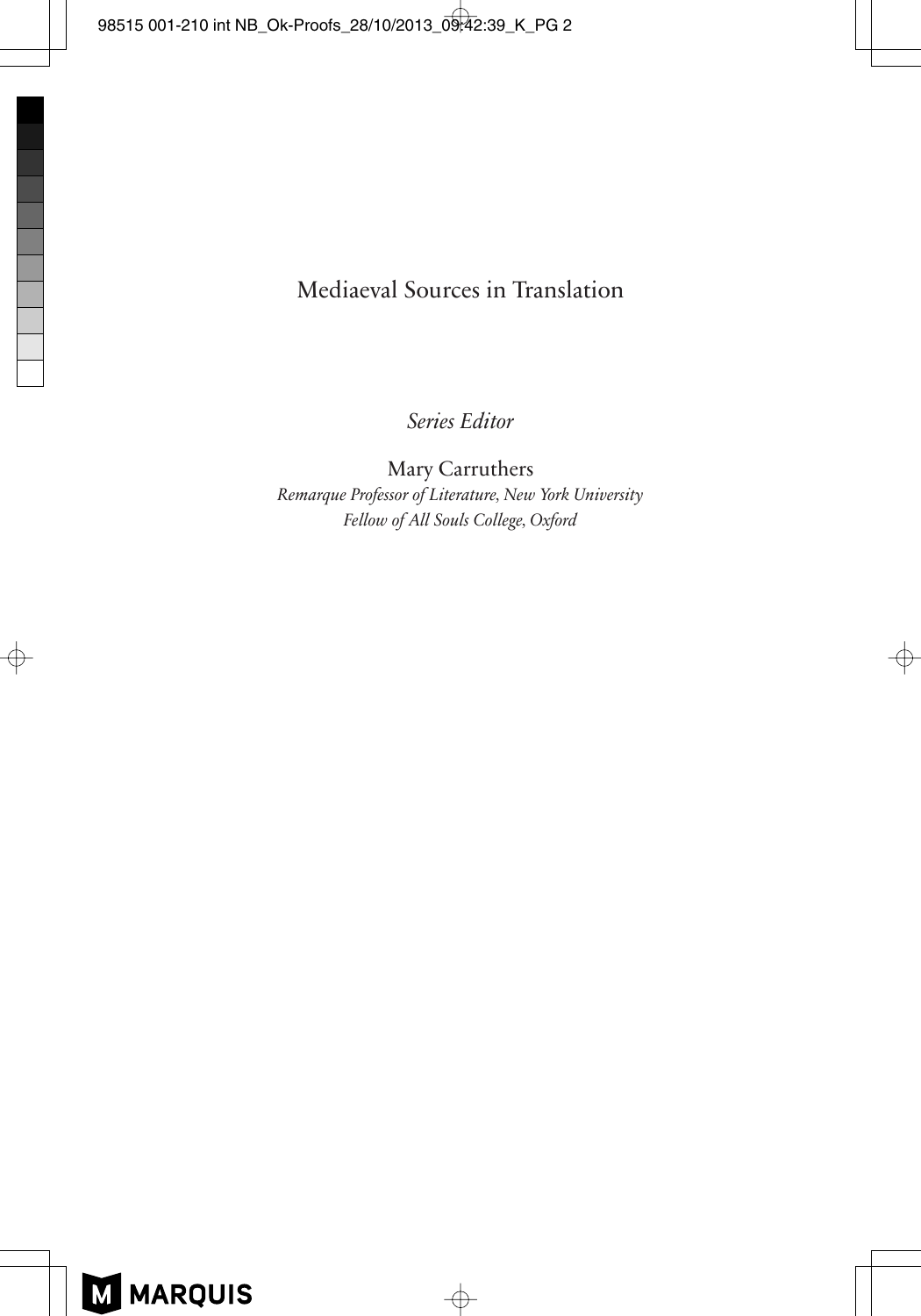# A Life of Thomas Becket in Verse

*La Vie de saint Thomas Becket* by Guernes de Pont-Sainte-Maxence

*Translated with an introduction and notes by* IAN SHORT



pontifical institute of mediaeval studies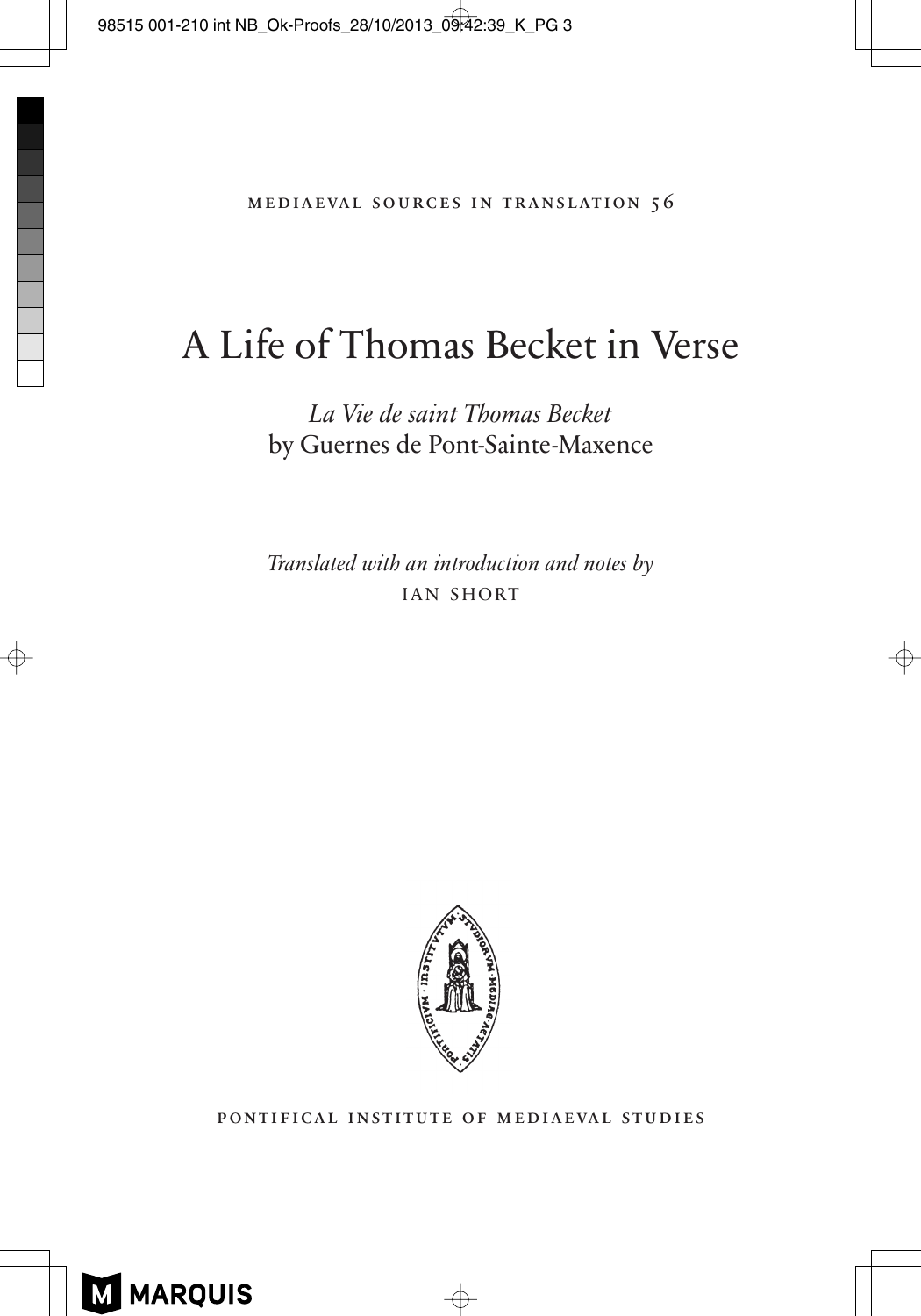#### *Library and Archives Canada Cataloguing in Publication*

Guernes, de Pont-Sainte-Maxence, active 12th century [Vie de saint Thomas le martyr. English]

A life of Thomas Becket in verse = La vie de saint Thomas Becket / by Guernes de Pont-Sainte-Maxence ; translated with an introduction and notes by Ian Short.

(Mediaeval sources in translation ; 56) Translated from the Old French. Includes bibliographical references and index. Issued in print and electronic formats. ISBN 978-0-88844-306-9 (pbk.). – ISBN 978-1-77110-357-2 (pdf)

1. Thomas, à Becket, Saint, 1118?–1170 – Poetry – Early works to 1800. 2. Great Britain – History – Henry II, 1154–1189 – Biography – Poetry – Early works to 1800. 3. Christian martyrs – England – Canterbury – Biography – Poetry – Early works to 1800. 4. Christian saints – England – Canterbury – Biography – Poetry – Early works to 1800. I. Short, Ian, 1939–, writer of introduction, writer of preface, translator II. Pontifical Institute of Mediaeval Studies, issuing body III. Title. IV. Title: Vie de saint Thomas Becket. V. Vie de saint Thomas le martyr. English. VI. Series: Mediaeval sources in translation ; 56

| PQ1477.G45A19913 2013 | 84I'.I |  |
|-----------------------|--------|--|
|-----------------------|--------|--|

C<sub>2013</sub>-907069-9 C2013-907070-2

© 2013 Pontifical Institute of Mediaeval Studies 59 Queen's Park Crescent East Toronto, Ontario, Canada M5S 2C4 www.pims.ca

manufactured in canada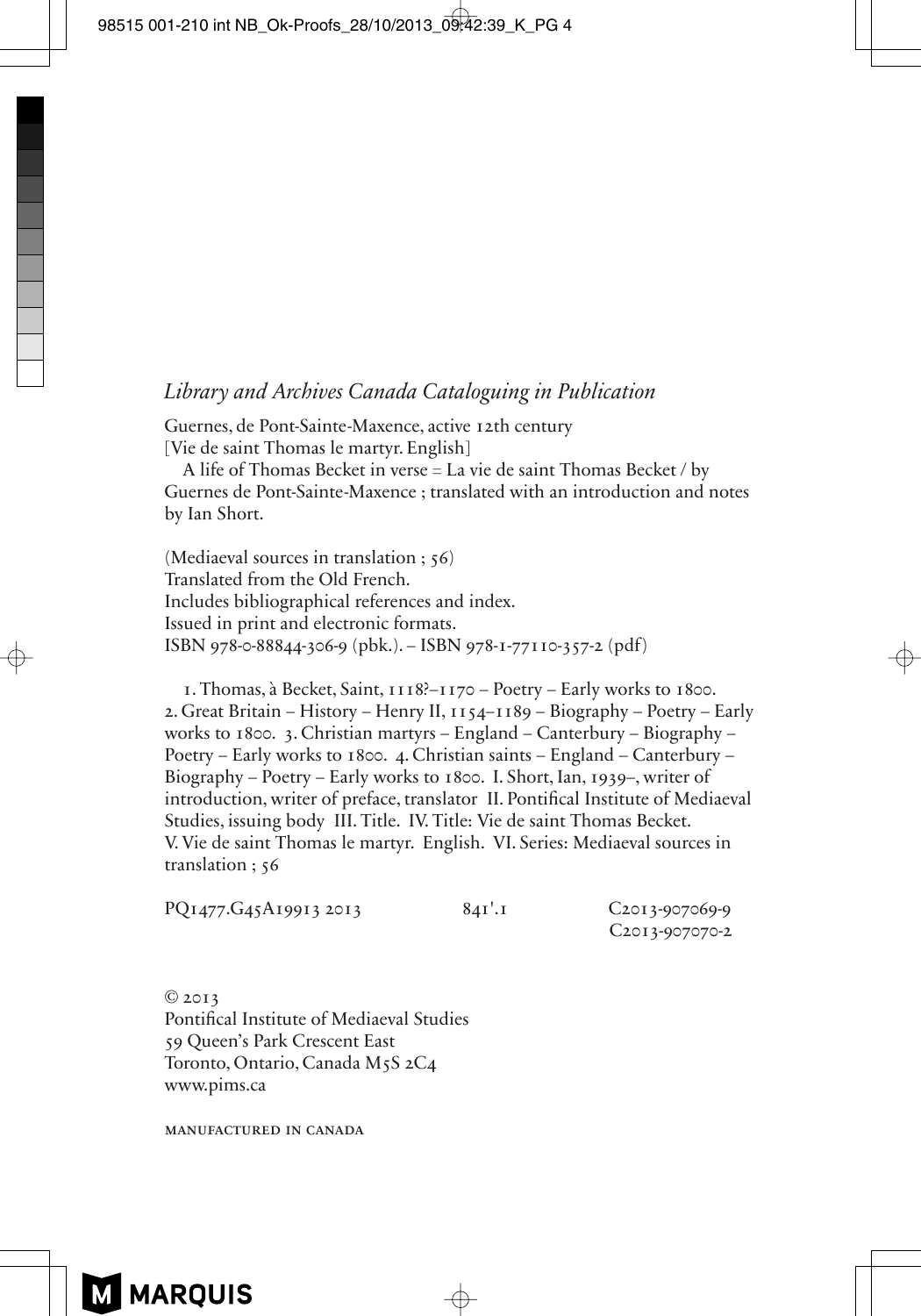# **Contents**

| Preface                         | V11             |
|---------------------------------|-----------------|
| Introduction                    | I               |
| Guernes de Pont-Sainte-Maxence  |                 |
| The Life of Saint Thomas Becket | 2I              |
| Prologue 23                     |                 |
| I Beginnings 27                 |                 |
| 2 Chancellor<br>30              |                 |
| 3 Archbishop 33                 |                 |
| 4 Disagreements 42              |                 |
| 5 Clarendon 47                  |                 |
| 6 Trial 59                      |                 |
| 7 Flight 74                     |                 |
| 8 Exile<br>77                   |                 |
| 9 Constitutions 83              |                 |
| 10 Letters 93                   |                 |
| II Pontigny-Sens 113            |                 |
| 12 Negotiations<br><i>I</i> 22  |                 |
| 13 Truce 130                    |                 |
| 14 Return 137                   |                 |
| 15 Plot 147                     |                 |
| 16 Hostilities 151              |                 |
| 17 Murder 159                   |                 |
| 18 Aftermath 163                |                 |
| 19 Burial<br>165                |                 |
| 20 Penitence 169                |                 |
| Epilogue $175$                  |                 |
| Postscript 176                  |                 |
| Appendix                        | 178             |
| <b>Notes</b>                    | 18 <sub>I</sub> |
| Bibliography                    | 191             |
| <b>Index</b>                    | 195             |
|                                 |                 |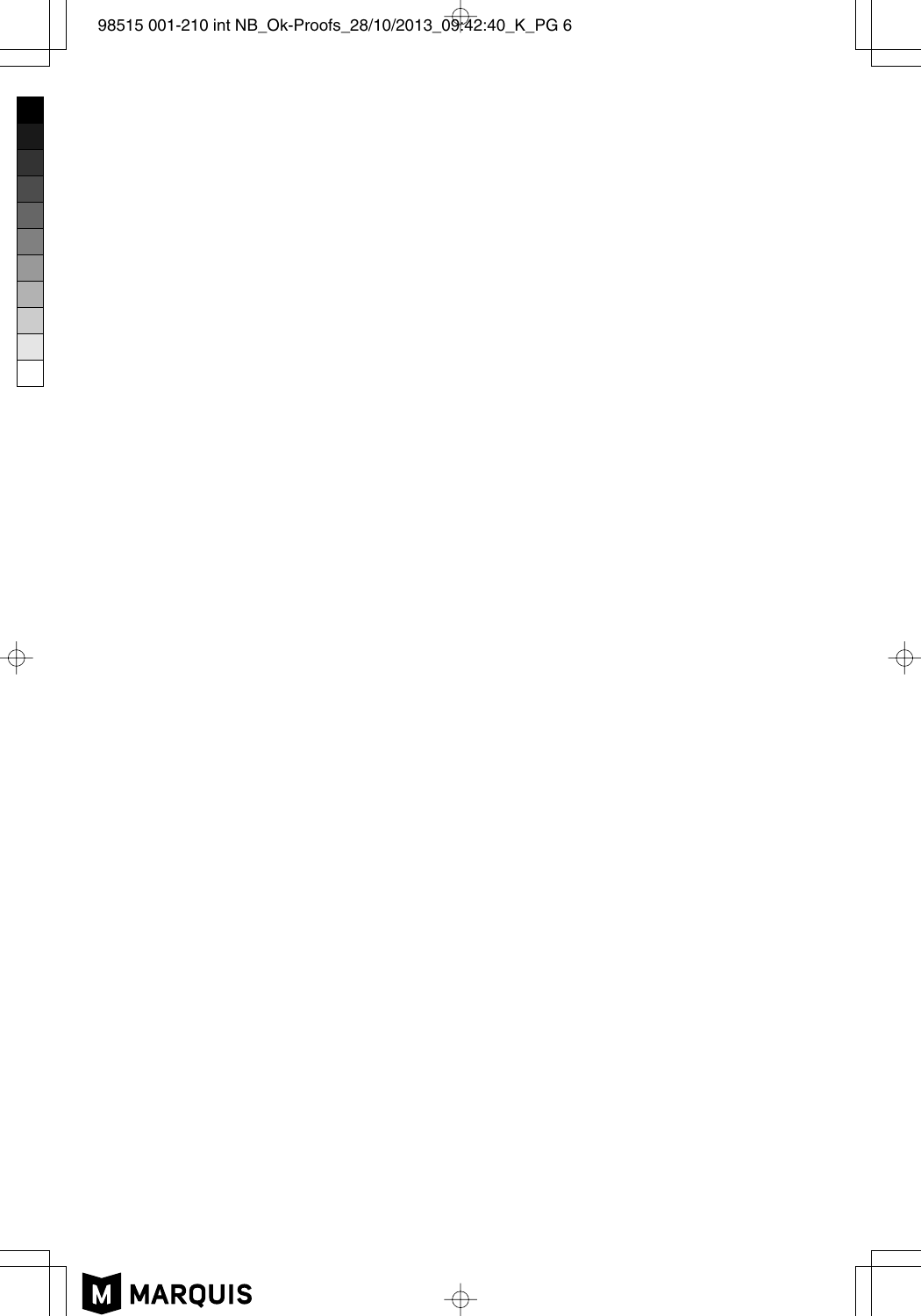## Preface

In 1066, William the Conqueror, known to contemporaries as William the Bastard, brought to Britain, in the words of Gervase of Canterbury, "not only a whole new way of life, but also a new way of speaking." This imported language is what we refer to today as Anglo-Norman or Insular French. It was the idiolect of a powerful Francophone elite, a language of colonialization that was a spoken vernacular as well as a written vehicle of literature, learning and record. Historiography holds pride of place in the literary production of twelfth-century Insular culture, but while its Latin authors, who include Orderic Vitalis, William of Malmesbury, Geoffrey of Monmouth and Henry of Huntingdon, are well known, its French-speaking historians are less so. They include Geoffrey Gaimar, whose *Estoire des Engleis* (1136–37) provides a national narrative from England's mythical Trojan origins down to the start of the twelfth century; Wace, a Norman by birth but an Anglo-Norman by adoption, who between 1155 and 1175 composed histories of Britain (*Brut*) and of the dukes of Normandy (*Rou*); and Jordan Fantosme, author of a contemporary chronicle of the 1174 revolt against Henry II. Some add to this already impressive list a history of the Third Crusade, *Estoire de la guerre sainte*, by Ambroise (1190s), and Benoît de Sainte-Maure's *Histoire des ducs de Normandie*. Guernes de Pont-Sainte-Maxence, though of Continental origin, can also be considered an honorary Anglo-Norman historian, not only by virtue of the subject of his poem, but also because it survives today exclusively in Anglo-Norman copies. Treading the fine and shifting line between historiography and hagiography, Guernes offers us a unique insight into contemporary attitudes to one of the twelfth century's most dramatic political events.

In preparing, over many years, my translation of his poem, I have been fortunate in having John Gillingham as a colleague, and it is a pleasure for me to thank him here for his careful and expert reading of the first draft of